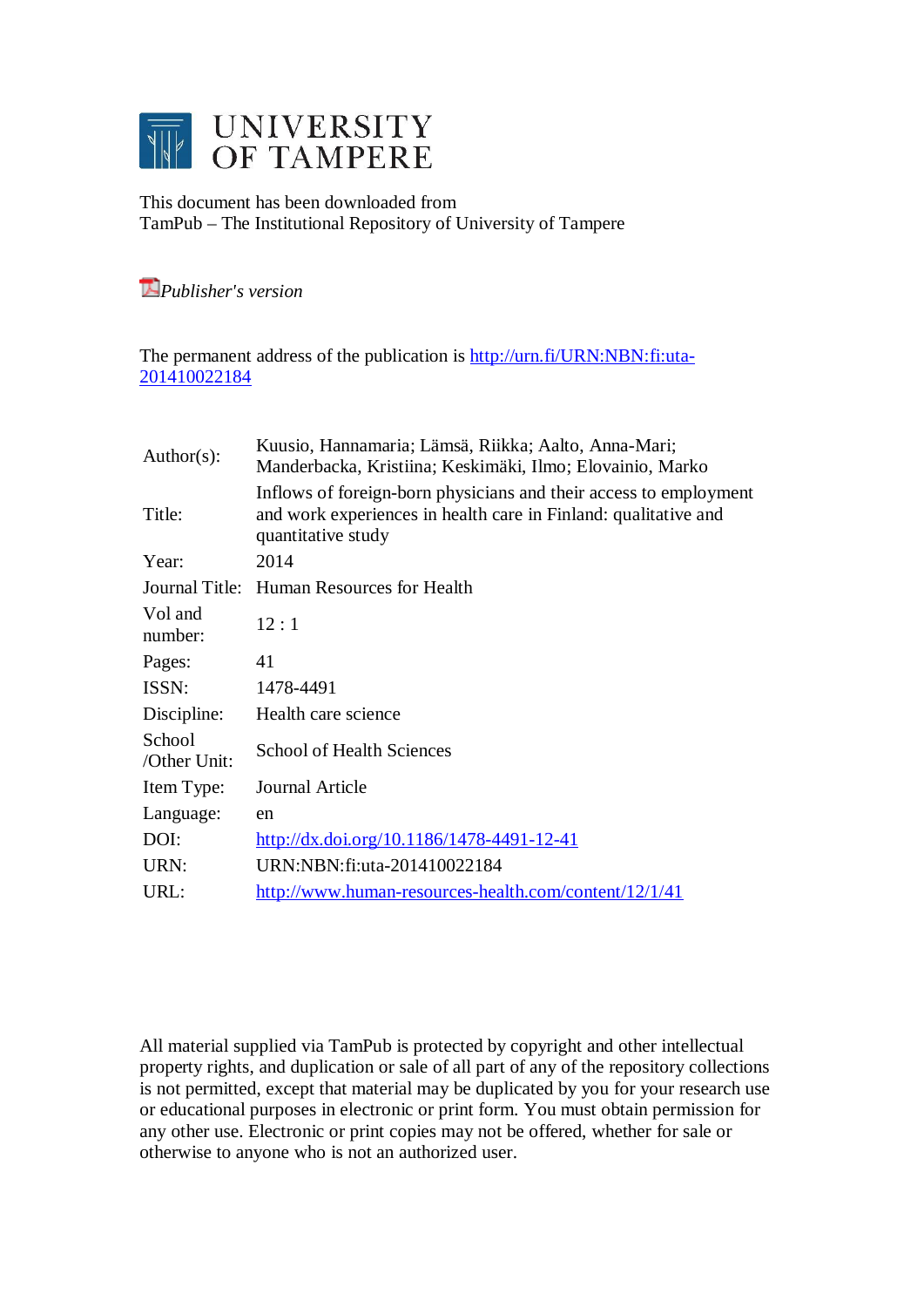**RESEARCH CHINESE ARCH CHINESE ARCH CHINESE ARCH** 

# Inflows of foreign-born physicians and their access to employment and work experiences in health care in Finland: qualitative and quantitative study

Hannamaria Kuusio<sup>1\*</sup>, Riikka Lämsä<sup>1</sup>, Anna-Mari Aalto<sup>1</sup>, Kristiina Manderbacka<sup>1</sup>, Ilmo Keskimäki<sup>2,3</sup> and Marko Elovainio<sup>1</sup>

### Abstract

Background: In many developed countries, including Finland, health care authorities customarily consider the international mobility of physicians as a means for addressing the shortage of general practitioners (GPs). This study i) examined, based on register information, the numbers of foreign-born physicians migrating to Finland and their employment sector, ii) examined, based on qualitative interviews, the foreign-born GPs' experiences of accessing employment and work in primary care in Finland, and iii) compared experiences based on a survey of the psychosocial work environment among foreign-born physicians working in different health sectors (primary care, hospitals and private sectors).

**Methods:** Three different data sets were used: registers, theme interviews among foreign-born GPs ( $n = 12$ ), and a survey for all ( $n = 1,292$ ; response rate 42%) foreign-born physicians living in Finland. Methods used in the analyses were qualitative content analysis, analysis of covariance, and logistic regression analysis.

Results: The number of foreign-born physicians has increased dramatically in Finland since the year 2000. In 2000, a total of 980 foreign-born physicians held a Finnish licence and lived in Finland, accounting for less than 4% of the total number of practising physicians. In 2009, their proportion of all physicians was 8%, and a total of 1,750 foreign-born practising physicians held a Finnish licence and lived in Finland. Non-EU/EEA physicians experienced the difficult licensing process as the main obstacle to accessing work as a physician. Most licensed foreign-born physicians worked in specialist care. Half of the foreign-born GPs could be classified as having an 'active' job profile (high job demands and high levels of job control combined) according to Karasek's demand-control model. In qualitative interviews, work in the Finnish primary health centres was described as multifaceted and challenging, but also stressful.

Conclusions: Primary care may not be able in the long run to attract a sufficient number of foreign-born GPs to alleviate Finland's GP shortage, although speeding up the licensing process may bring in more foreign-born physicians to work, at least temporarily, in primary care. For physicians to be retained as active GPs there needs to be improvement in the psychosocial work environment within primary care.

Keywords: General practitioners, Finland, Physicians, Primary care, Professional migration

\* Correspondence: [hannamaria.kuusio@thl.fi](mailto:hannamaria.kuusio@thl.fi) <sup>1</sup>

<sup>1</sup>National Institute for Health and Welfare (THL), Service System Research Unit, Mannerheimintie 103 b, P.O. Box 30, FI-00271 Helsinki, Finland Full list of author information is available at the end of the article



© 2014 Kuusio et al.; licensee BioMed Central Ltd. This is an Open Access article distributed under the terms of the Creative Commons Attribution License [\(http://creativecommons.org/licenses/by/2.0\)](http://creativecommons.org/licenses/by/2.0), which permits unrestricted use, distribution, and reproduction in any medium, provided the original work is properly credited. The Creative Commons Public Domain Dedication waiver [\(http://creativecommons.org/publicdomain/zero/1.0/](http://creativecommons.org/publicdomain/zero/1.0/)) applies to the data made available in this article, unless otherwise stated.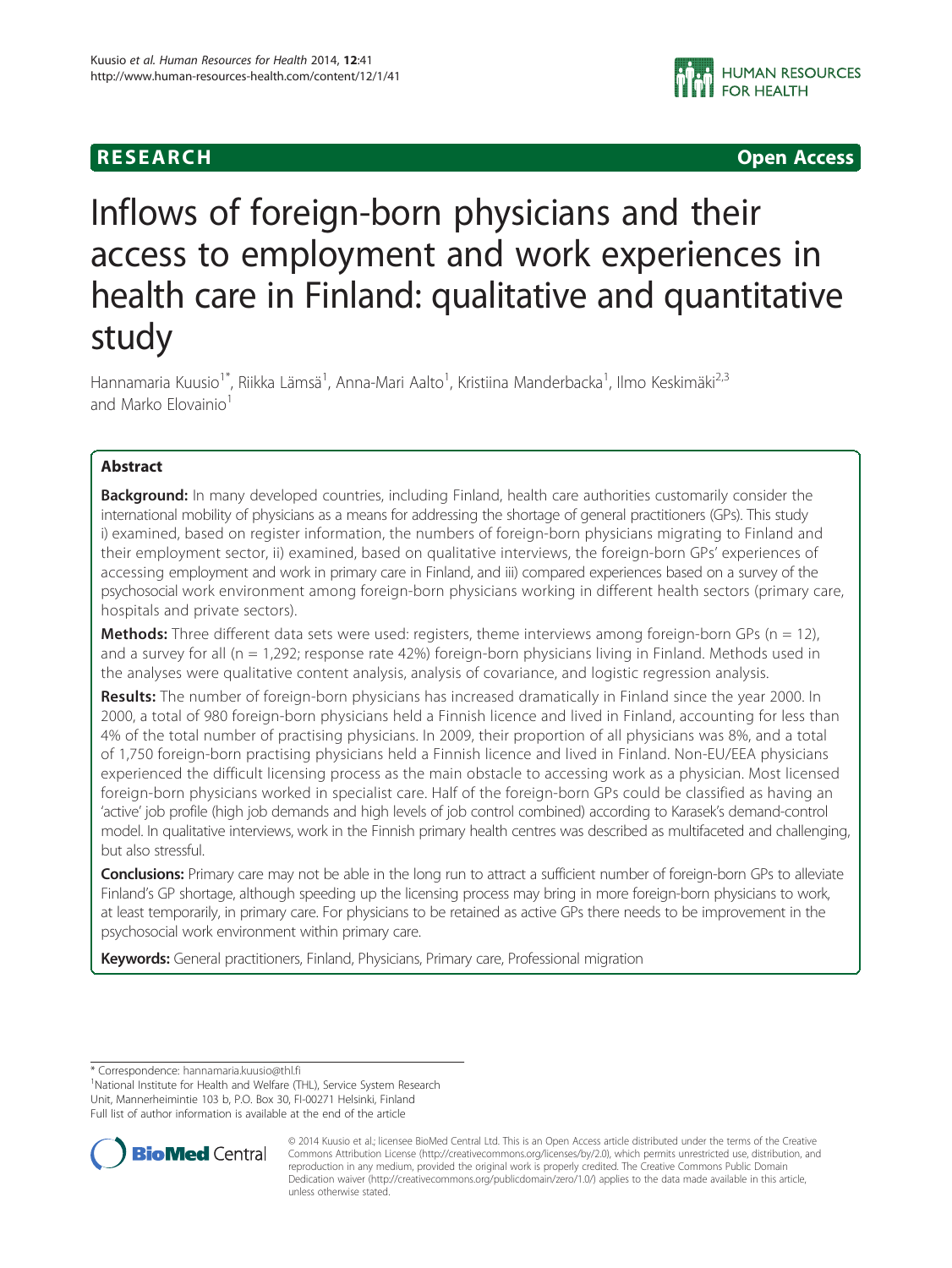#### Background

An increasing shortage of general practitioners (GPs) threatens the effective functioning of primary health care in many countries. In the USA, more than 30% of all rural counties have a shortage of GPs [[1\]](#page-10-0). Australia, too, suffers from a GP shortage in rural areas and increasingly also in metropolitan areas [[2](#page-10-0),[3](#page-10-0)]. In Finland, health care is mainly publicly funded, and responsibility for running the health care system is delegated to local government. Public primary health care is provided by district health centres; local authorities have their own health centres or form joint municipal boards. Primary health care services provided by the private health care sector account for 16% of outpatient physician visits. In addition, occupational health services account for about 13% of outpatient physician visits; these are mainly provided by private sector firms [\[4](#page-10-0)]. In Finland, the shortfall from the required number of physicians at primary care health centres was 6% in 2010 [[5\]](#page-10-0), considering both domestic and foreign-born physicians.

However, of the total number of GPs, 18% were substitutes and nearly 6% hired from labour-leasing companies [[5\]](#page-10-0). Foreign-born physicians fill the gap in the medical workforce in many developed countries. For example, in the USA, Australia, and Canada in 2004, nearly 25% of practising physicians were foreign-born [\[6](#page-10-0)]. International mobility of physicians to Finland has been low, although the inflow has increased since the end of 1990s [\[7](#page-10-0)]. In 2010, Finland had 1,297 foreign-born physicians licensed to practise, about 10% of the total GP workforce.

More attractive alternatives, such as better working conditions or pay, have been shown to motivate physicians to seek employment abroad [[8\]](#page-10-0). Opportunities for employment are influenced by health and migration policies and the health care system of the receiving country. Physicians may practise their profession only if their qualifications are recognised, if they obtain a residence permit, and if there are jobs available. Even where qualifications are recognised, foreign-born physicians may face a language barrier and lack of knowledge of clinical procedures and the wider organisational culture (e.g., [[9\]](#page-10-0)).

To settle in Finland, EU/EEA citizens must have a residence permit issued by the police, while non-EU/EEA citizens must have a residence permit issued by the Finnish Immigration Service [[10](#page-10-0)]. Moreover, physicians must be licensed by the National Supervisory Authority for Welfare and Health (Valvira) in order to be allowed to practise in Finland. Within the European Union, the qualifications of physicians trained in the EU/EEA are recognised according to an EU Directive [\[11](#page-10-0)], but there are no such standard procedures within the EU for physicians trained outside the EU/EEA. According to the Directive, recognition of the professional qualification

may be granted without consideration of the appropriate language skills. In Finland, however, employers are required to ensure that their employees have sufficient proof of language skills. Physicians whose qualifications were obtained outside the EU/EEA have to produce evidence of sufficient language skills (e.g., qualifications awarded by a recognised language institution), complete additional studies, and/or pass an examination in Finnish in order to be licensed to practice their profession. The examination consists of three parts covering basic knowledge of clinical medicine and health care, basic knowledge of the health-care system in Finland (including issues central to the practice of medicine in Finland), and clinical skills.

There is some evidence from the USA that foreignborn physicians are more likely to practise in underserved areas and in primary health care than native physicians [[12\]](#page-10-0). However, the opposite is demonstrated by the findings of Baer et al. [[13\]](#page-10-0). An earlier study conducted in the USA found that foreign-born GPs were less satisfied with primary health care work than native GPs [[14](#page-10-0)]. A previous Finnish study found that the intent to leave a job is more prevalent among foreign-born GPs than Finnish GPs [[15\]](#page-10-0). It has repeatedly been shown that the psychosocial work environment, pertaining to interpersonal and social interactions in the workplace, plays a central role in the work-related wellbeing and job satisfaction of employees. According to Karasek's [\[16](#page-10-0)] widely used demand-control model, a job with low control possibilities combined with high demands, such as time pressure, is particularly distressing, while a high-stress job has been shown to have negative impacts for both individual employees and the organisation [\[17,18](#page-10-0)]. Linzer found that time pressure and chaotic workplace environments, low work control, and an unfavourable organisational culture were associated among GPs with physician dissatisfaction, stress, burnout, and intent to leave a job [\[19](#page-10-0)]. A previous study in Finland showed GPs to be less committed to their job than other physicians because of poorer working conditions in primary health care [[20\]](#page-10-0). A previous follow-up study in Finland showed that patient-related stress and frustration with electronic patient record systems increased in Finland between 2006 and 2010 [\[21](#page-10-0)]. Another earlier Finnish study suggested that public-sector physicians were less satisfied and committed to their job than private-sector physicians. Private sector physicians also described fewer psychosocial disorders and sleep problems [[22\]](#page-10-0). In Sweden, too, public-sector physicians seemed less satisfied with their workplace environment than private-sector physicians [\[23](#page-10-0)]. However, little is known about the experiences of foreignborn physicians in a receiving country with regard to the psychosocial workplace environment or job satisfaction and about whether there are differences in these between the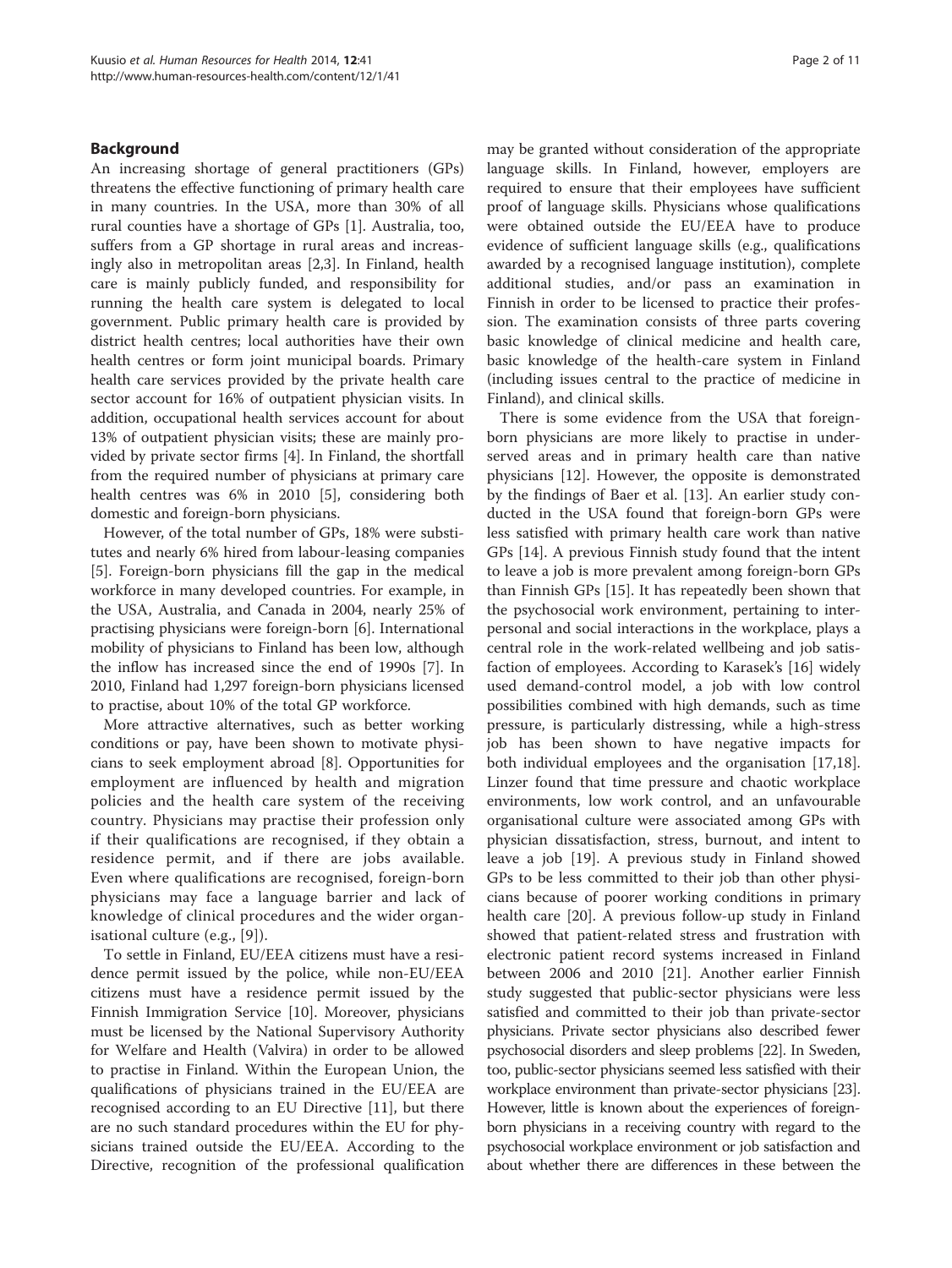various health care sectors. The aim of the present study was, thus, i) to examine, based on register information, the numbers of foreign-born physicians migrating to Finland and their employment sector; ii) to examine, based on qualitative interviews, the foreign-born GPs' experiences of accessing employment and work in primary health care in Finland; and, finally, iii) to compare experiences of the psychosocial workplace environment among foreign-born physicians working in various health care sectors (primary health care, hospitals, and private sector). Three data sources were used in order to establish a comprehensive picture of foreign-born physicians' migration, access to employment, and work experiences in Finland. The term 'foreign-born physician' refers here to a physician born and trained outside Finland, whether a foreign national or a person born abroad who now holds Finnish citizenship. The definition does not include physicians who were born in Finland but trained abroad.

#### **Methods**

#### Data

Three different data sets were used for this study to answer the study question above. The study questions are linked to the data sources so that the register data answers the first study question, qualitative data answers the second, and the survey questionnaire answers the third.

#### Study question 1

The number of foreign-born physicians migrating to Finland and their employment sector were obtained from administrative registers such as those of the tax administration and form the basis of population censuses maintained by Statistics Finland. The data obtained from Statistics Finland came from the publicly available databases on their website ([http://www.tilastokeskus.fi/\)](http://www.tilastokeskus.fi/). The number of new licences for foreign-born physicians was obtained from the National Supervisory Authority for Welfare and Health (Valvira). The contact information for foreign-born physicians was applied for and obtained from Valvira for the purpose of conducting this study. The numbers of foreign-born physicians reported in the results section were calculated from the data obtained.

#### Study question 2

Qualitative data was collected from foreign-born GPs working in Finland for the purpose to document their experiences of the licensing process and employment and work in primary care. Qualitative findings were also partly used to design measures in a questionnaire survey. The absence of previous research on this issue in Finland led us to choose theme interviews as a research method, and thereby to aim to form hypotheses of the potential problems encountered by foreign-born GPs in employment and working life in Finland. The 12 interviews provided us with enough information on the topics of interest. The interviews were carried out at six health centres between September 2009 and January 2010. The themes of the interviews were related to experiences concerning how the GPs came to Finland, their experiences of the licensing process and integration into the Finnish health care system, job satisfaction, language skills, and their career choices and future plans. The interviews lasted from 45 to 90 minutes, and were audiorecorded with the interviewees' permission and transcribed verbatim. The transcript of the tapes consisted of 106 pages of single-spaced text. The interviewees, of whom seven were women, varied in age from 30 to 60. The range of the length of their stay in Finland was 4 to 19 years. Six originally came from Russia, two from EU/ EEA Member States, and the remaining four from countries outside these areas.

#### Study question 3

Once interviews were complete, we conducted a web-based questionnaire survey to examine foreign-born physicians' experiences of the psychosocial work environment and job satisfaction. Although the measures in the survey partly arose from the interviews, we also included validated measures from previous studies among native physicians. The invitation went to all foreign-born physicians licensed to practise and living in Finland in 2010 ( $n = 1,297$ ). This number is smaller compared to register based information due to stricter selection rules: we included only those physicians who have been licenced and live in Finland. While intended for answering in Finnish, the questionnaire was also translated into English, Swedish, Russian, and Estonian. A link to the electronic questionnaire was sent to physicians during autumn 2010 by email, with up to three reminders. After the first round, printed questionnaires were mailed to non-responders with one reminder. Altogether 553 foreign-born physicians responded out of the original 1,297, giving a response rate of 42%. For the present analysis the sample was restricted to those working in the health care sector (public primary or specialized care or private sector,  $n = 498$ ).

Ethical approval for the study was obtained from the Ethics Committee of the National Institute of Health and Welfare (Approval number 7/2010).

#### Measures

High job demand was measured by a 5-item scale (e.g., 'Constant rush and pressure due to non-completed work', response scale  $1 =$  never,  $2 =$  seldom,  $3 =$  occasionally,  $4 =$  quite often,  $5 =$  all the time) derived from Harris' (1989) stress index [\[24](#page-10-0)] ( $\alpha$  = 0.87). Job control was measured by decision authority scale (3 items,  $\alpha = 0.76$ )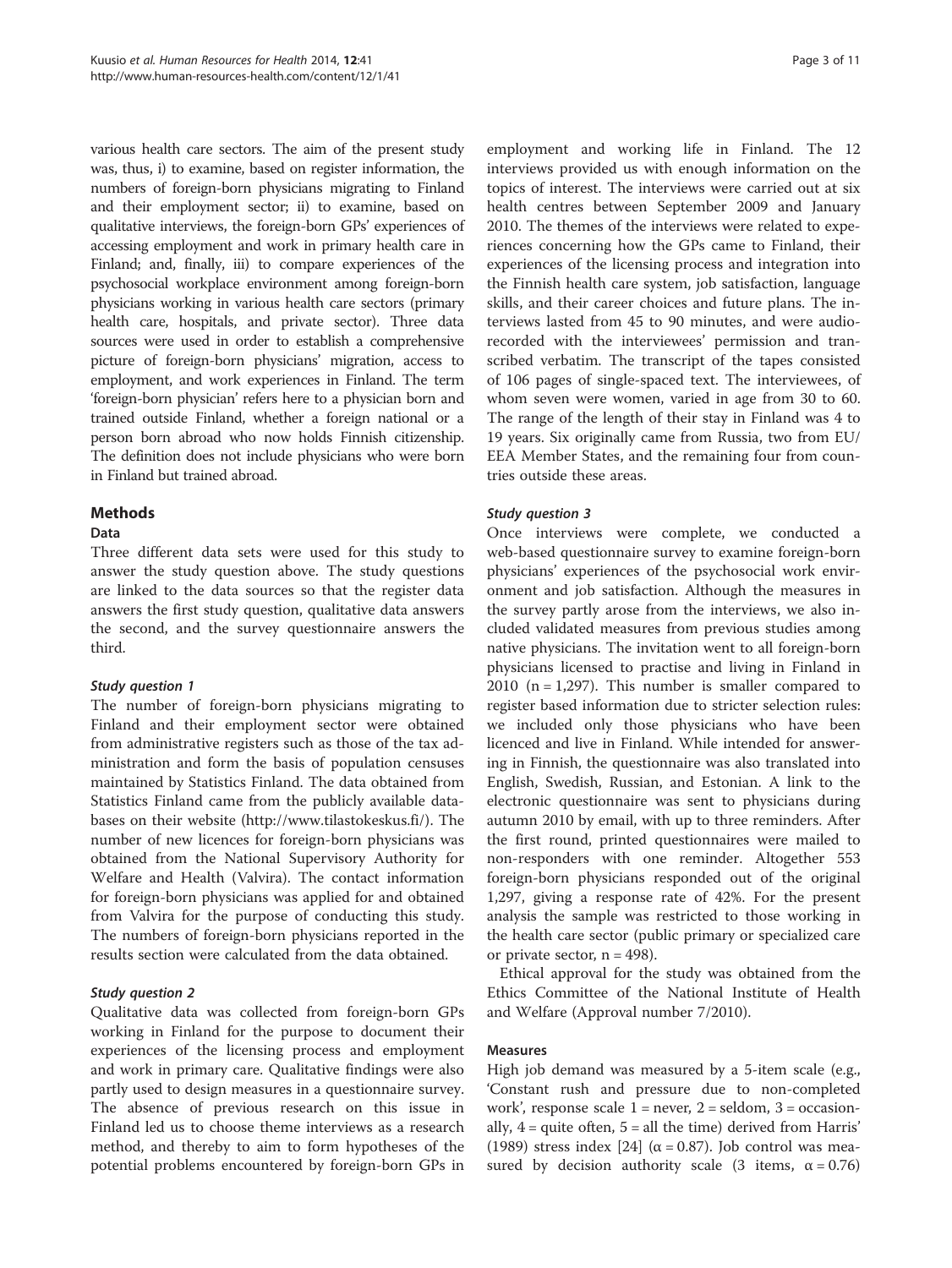derived from Karasek's Job Content Questionnaire [\[25](#page-10-0)]. An item example is 'I can make independent decisions in my work', with response alternatives  $1 =$  completely disagree,  $2 =$  somewhat disagree,  $3 =$  undecided,  $4 =$  somewhat agree, 5 = strongly agree. For descriptive purposes, job demand and job control scales were categorized so that scores 3 or lower meant low job demand/control and scores above 3 high job demand/control. From these categorized variables we computed a combined variable to represent Karasek's demand-control model: passive work  $(1 = low$  job demand and low control,  $0 = other$  combinations), active work  $(1 = \text{high job demand and high control},$  $0 =$  other combinations), high strain work  $(1 =$  high job demand and low control,  $0 =$  other combinations), and low strain work  $(1 = low$  job demand and high control,  $0 = other$ combinations).

Patient-related stress was measured with a 3-item scale  $(\alpha = 0.84)$  derived from the health care stress questionnaire [[26\]](#page-10-0) (item example: 'Patients are unwilling to co-operate and are passive'). Stress related to patient information systems was measured with a self-developed 2-item scale ( $\alpha$  = 0.82), the two items being 'constantly changing data-systems' and 'poorly working tele-informatic programmes'. Lack of professional support was also measured with a self-developed 2-item scale (item example: 'possibility to consult',  $\alpha$  = 0.62). Stress related to teamwork was measured with a 4-item scale (e.g., 'Human relationship problems in the workplace', α = 0.85) derived from Harris' stress index [[24](#page-10-0)]. These stress scales used the same response scale as for job demands, and were also categorized using score 3 as a cut-off point.

Job satisfaction was measured by 3 items from Hackman and Oldham's (1975) Job Diagnostic Survey [\[27\]](#page-10-0) (e.g., 'I am satisfied with my work',  $\alpha = 0.79$ ). Job involvement was measured by 3 items developed by Lawler and Hall (1970) [[28](#page-10-0)] (e.g., 'The most important things that happen to me involve my job',  $\alpha$  =0.83). Team climate was measured by a 4-item Team Climate Inventory [\[29\]](#page-10-0), an item example being 'We have a "we are together" attitude' ( $α = 0.88$ ). The response scale in job satisfaction, job involvement, and team climate scales was  $1 =$  completely disagree,  $2 =$  somewhat disagree,  $3 =$  undecided,  $4 =$  somewhat agree,  $5 =$ strongly agree. For descriptive purposes, the variables were categorized using score 3 as cut-off (scores above 3 indicating strong job satisfaction/job involvement and good team climate).

#### Analysis

Frequency tables were calculated for trends in migration from Statistics Finland in the years 1990, 1995, 2000, 2005, and 2009. The total numbers of foreign-born physicians were compared to total numbers of Finnish physicians in order to calculate a proportion of foreign-born physicians. The numbers of new licenses were obtained

from the National Supervisory Authority for Welfare and Health (Valvira). In addition, foreign-born physicians' country of origin was obtained from the Medical Association database in the year 2013.

We chose qualitative content analysis as the analysis method for the theme interviews. The analysis proceeded inductively from smaller categories to major categories. The data were coded using Atlas.ti software. After several readings, the data were classified independently by three of the authors (HK, RL, KM) into 81 subcategories. The results were compared, discrepancies discussed, and data merged into seven categories representing different aspects of the licensing process for foreign-born physicians and their experiences in primary care work.

We analyzed the differences in psychosocial work environment between foreign-born GPs and other foreignborn physicians using ANCOVA in continuous variables adjusting for background factors (age and gender, country of origin, length of stay in Finland, reason for migration and specialization), and we present means and F-statistics for these differences. Bonferroni correction was applied in multiple pair-wise comparisons, while in categorical variables (Karasek's job strain variable) unadjusted differences between GPs and other physicians were first tested by  $\chi^2$  test. We also used multivariate logistic regression analyses to examine the differences between foreign GPs and other foreign physicians, adjusting for background variables. All statistical analyses were conducted using the SPSS software, version 19.0.

#### Results from the registers

The number of foreign-born physicians in Finland remained low until the end of the 1990s, but has increased significantly over the last 10 years. According to Statistics Finland, in the year 2000 a total of 980 foreignborn physicians held a Finnish licence and lived in Finland, accounting for less than 4% of the total number of practising physicians. In 2009, their proportion was 8%, and a total of 1,750 foreign-born practicing physicians held a Finnish license and lived in Finland (Figure [1](#page-5-0)).

According to Valvira statistics in 1990, nine foreignborn physicians were given a license to practice in the medical profession in Finland. In 2009, the license was given to 270 foreign-born physicians (Figure [1\)](#page-5-0), compared to the 570 new licences given to Finnish-trained physicians in the same year. Nowadays, the Russian Federation is the most important source country for foreign-born physicians, accounting for around 70 to 80 new licenses per year between 2004 and 2008. According to the Medical Association database in the year 2013, the majority of foreign-born physicians have come from the Russian Federation and Estonia. In 2013, a total of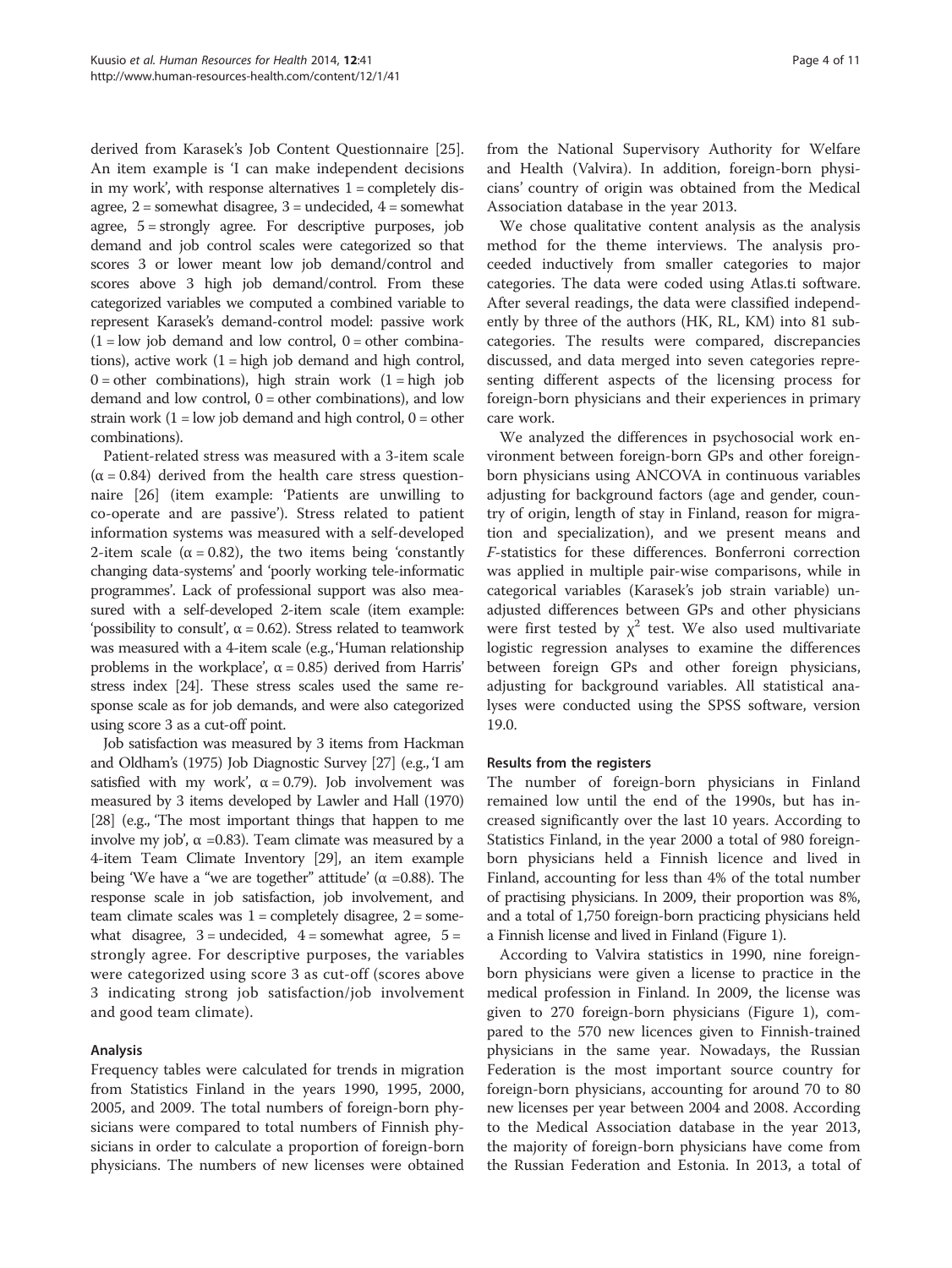<span id="page-5-0"></span>

357 Russian-born physicians were licenced and lived in Finland, and of them 212 had a Finnish nationality. From the Estonian-born, a total of 287 physicians were licenced and lived in Finland, and of these 40 had a Finnish nationality.

In 2009, most of the practicing foreign-born physicians (82%) were employed in health and social services. Public hospitals were the biggest employer (47% of the physicians working in health and social services), while public primary care employed 22% and the private sector employed 9% of the foreign-born physicians. Compared to this, 82% of Finnish-born physicians were employed in health and social services, and of those 43% worked in public hospitals while primary care employed 18%. Finally, the private sector employed 16% of Finnish-born physicians.

#### Interview results

One of the major concerns, especially among physicians trained outside the EU/EEA trying to enter the profession in Finland, was access to work in the health care sector made problematic by a difficult licensing process. We identified four themes of problems: lack of information, bureaucratic difficulties, lack of support with language studies, and unfair test requirements. The lack of information was from official sources, such as employment offices or their superiors, about language courses, the licensing process, and jobs available. This was especially true among physicians trained outside the EU/ EEA. "I've found that chief physicians, they don't know how it [the licensing process] works for foreign physicians, they don't know the difference between qualifying in Europe or outside Europe" (P1). It appears that the Finnish system failed to support the foreign GPs' language training, and their lack of language skills prevented them from entering the Finnish system. The Finnish language is difficult to learn, and language courses were described as being in short supply or poor quality. "The students were at very different levels, some did not even know the alphabet, so we spent time just learning letters" (P10). GPs from outside the EU/EEA described the test requirements for obtaining a licence as excessive, and test requirements or practices were not even consistent over time. "I remember the hall was so full, about 100 people in there, and three months later they announced that only one person had passed the test. What kind of a test is it that an entire hall full of people can fail it? It's just not fair" (P12). Even though foreign GPs were struggling to make decisions based on fragmented information, they had also come up with various strategies for gaining experience in order to achieve their goal of practising medicine in Finland. "Then I went to Meilahti Hospital and said, I'm a doctor, I want to get to know the system, how it works, I don't have a licence yet but could come here to learn" (P3).

Once the foreign-born physicians were licensed and employed they seemed relatively satisfied at work. We identified four themes that describe work in primary health care. The heavy workload seemed to be a common concern and a 'chronic condition' among foreignborn GPs. The other themes were mixed; we described them as 'the role of the orientation to work' and 'patient work is satisfying yet stressful'.

Comprehensive work orientation and consultation opportunities were highly valued and often, but not always, experienced at the workplace. Foreign physicians were sometimes treated like doctors doing specialist training in general practice, which was much appreciated because they were assigned fewer patients per day, and they also had a senior GP as a support person. Peer support from other foreign physicians was also considered valuable by GPs of foreign origin, especially those who had little working experience: "There might be a question about treatment where he [a foreign colleague] might have more experience of how they do things at the health centre" (P4). GPs felt that they had good social relationships with colleagues and other team members at the workplace. However, it was also suggested that contacts with colleagues were superficial, and that the Finnish way of communicating could be strange for a foreigner.

Positive feedback from patients increased the GPs' jobsatisfaction and encouraged them in their work. Negative feedback from the patients naturally bothered the GPs, even outside work. The GPs valued no-nonsense patients who were willing to cooperate with the physician. Certain patient groups were found to be challenging, e.g., patients with multiple diseases, and their treatment would have required more time than allocated. "Chronic diseases are the tough ones, there are elderly people who have a lot of different medications and complaints, and the appointment time is limited, and in that time you should be able to find out exactly what the problem is" (P12). Consumer-oriented patients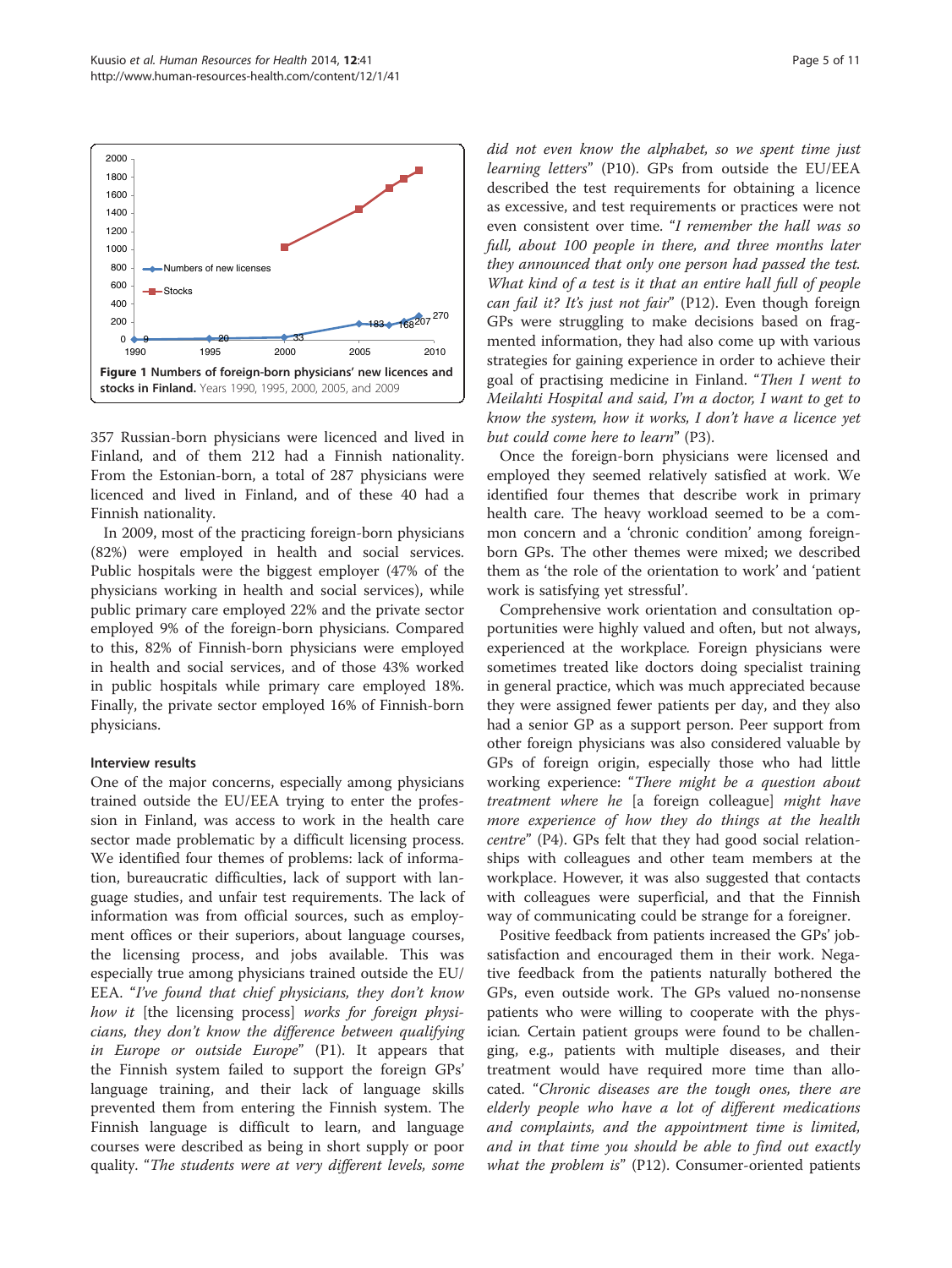who had specific expectations and directions for the GP consultation or just wanting a referral to a specialist were found to be demanding and not always appreciative of the work and expertise of the GP.

The heavy workload resulting from the shortage of GPs was considered 'a chronic condition' at health centres. Foreign-born GPs worked long hours and sometimes continued working after the health centre was closed. This could be down to a sense of duty, or an inability to cover the workload and paperwork in the time allocated. "It just wasn't possible. Everything else [but patient work] had to be done in the evening, sometimes until 19.00, they were really long days" (P3). The foreign-born GPs viewed the general GP shortage as the cause of increased workload and an important negative factor for job satisfaction. "Physicians may leave for whatever reason, or a position remains unfilled, and the work is just piled on to all the others. We're busy all the time and people are waiting, patients become impatient and angry, they're given a 20-minute appointment and they have a hundred and one things to sort out. I've never treated them before, and in that time I can't solve all their problems, but since I do want to help them, the appointment drags into overtime […]" (P9). GPs maintained that too much time was spent on paperwork, e.g., the time used for making entries in the electronic patient record system, or on administrative meetings

|  | Table 1 Characteristics of the survey sample |  |  |  |
|--|----------------------------------------------|--|--|--|
|--|----------------------------------------------|--|--|--|

during on-call duties. They also found patient information systems to be complex because of the many different systems used, depending on the health-care centres in which they worked.

#### Survey results

Table 1 shows the characteristics of the survey study sample. Most foreign-born physicians were female, and the mean age was 44.6 years (range 24–69 years and  $SD = 10.6$ ). Most of the foreign-born GPs came from the Russian Federation, while other physicians, such as those working in hospitals or in private sectors, came from Estonia or other countries. Most foreign-born GPs and physicians in the private sector reported having obtained their residence permit in Finland for family reasons. The most common reason among physicians in specialized care was work-based migration.

Foreign-born public physicians (GPs and medical specialists) experienced higher job demand in comparison to foreign-born private physicians (Table [2](#page-7-0)). Private physicians experienced higher job control in comparison to medical specialists. Foreign-born GPs' experienced more patient-related stress in comparison to foreign-born medical specialists and private physicians. Foreign-born public sector physicians' frustration with electronic patient record systems and stress related to team work was higher in comparison to private physicians. Job

|                               | Primary care | Specialized care | <b>Private sector</b> |    |     | $\ast$                     |
|-------------------------------|--------------|------------------|-----------------------|----|-----|----------------------------|
| Age (Mean, (SD)               | 43 (10)      | 43 (11)          | 50(8)                 |    |     | $F = 7.3, P < 0.001$       |
| Women (%)                     | 54           | 77               | 45                    |    |     | $\chi^2$ = 32.6, P < 0.001 |
| Country of origin (%)         |              |                  |                       | %  | n   | $\chi^2$ = 15.7, P = 0.003 |
| Estonian                      | 27           | 35               | 33                    | 32 | 150 |                            |
| Russian                       | 42           | 25               | 24                    | 32 | 151 |                            |
| Other                         | 31           | 39               | 44                    | 37 | 173 |                            |
| Residence permit based on (%) |              |                  |                       |    |     | $x^2$ = 36.9, P < 0.001    |
| Ethnic returnee               | 18           | $\overline{7}$   | 10                    | 12 | 52  |                            |
| Family                        | 44           | 32               | 51                    | 38 | 168 |                            |
| Work                          | 35           | 60               | 32                    | 48 | 209 |                            |
| Refugee/asylum seeker         | 3            | 1                | $\overline{7}$        | 3  | 11  |                            |
| Arrived in Finland (%)        |              |                  |                       |    |     | $x^2$ = 48.3, P < 0.001    |
| Before 1989                   | 13           | 12               | 40                    | 15 | 72  |                            |
| 1990-1999                     | 34           | 29               | 51                    | 33 | 155 |                            |
| 2000-2005                     | 30           | 40               | 4                     | 33 | 155 |                            |
| 2006-2010                     | 23           | 20               | $\overline{4}$        | 20 | 93  |                            |
| Specialization (%)            |              |                  |                       |    |     | $x^2$ = 113.6, P < 0.001   |
| No                            | 45           | 7                | 20                    | 22 | 107 |                            |
| Ongoing specialization        | 25           | 37               | 14                    | 30 | 149 |                            |
| Specialized                   | 30           | 58               | 66                    | 48 | 240 |                            |

\*Based on  $x^2$  test for categorical variables and on F-statistics on continuous variables.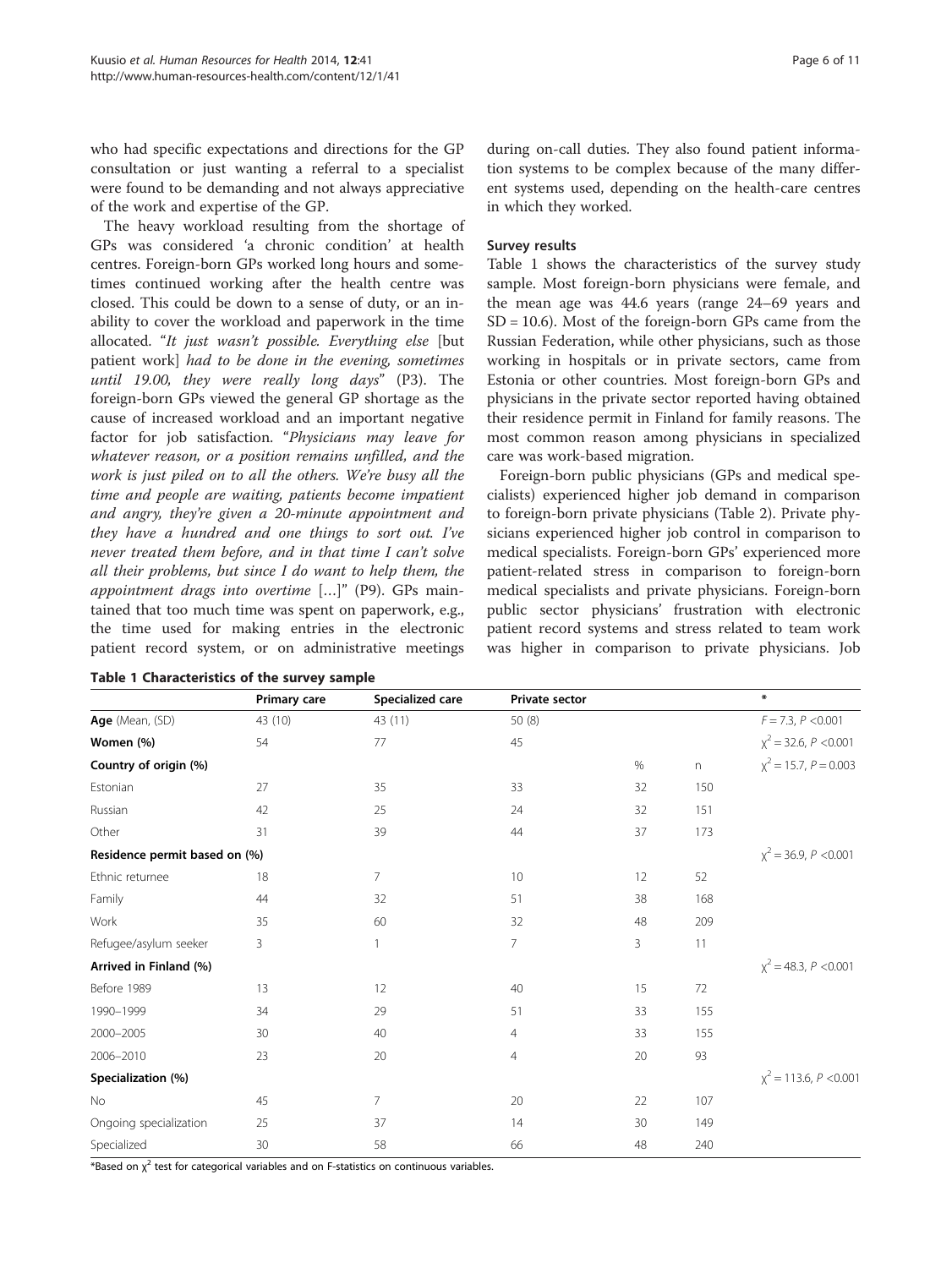| Page 7 of 11 |  |  |
|--------------|--|--|
|              |  |  |

<span id="page-7-0"></span>

|                                       | Primary care <sup>1</sup> | Specialized care <sup>1</sup> | Private sector <sup>1</sup> | F    | P       |
|---------------------------------------|---------------------------|-------------------------------|-----------------------------|------|---------|
| Job demand                            | 3.39 <sup>c</sup>         | 3.25 <sup>c</sup>             | $1.88^{a,b}$                | 29.8 | < 0.001 |
| Job control                           | 3.97                      | 3.75 <sup>c</sup>             | $4.31^{b}$                  | 4.9  | 0.008   |
| Lack of professional support          | 2.47                      | 2.19                          | 2.24                        | 2.2  | 0.116   |
| Stress related to information systems | 2.98 <sup>c</sup>         | 3.02 <sup>c</sup>             | $1.57^{a,b}$                | 17.1 | < 0.001 |
| Patient related stress                | $2.87^{b,c}$              | 2.51 <sup>a</sup>             | 2.17 <sup>a</sup>           | 8.6  | < 0.001 |
| Stress related to team work           | 2.01 <sup>c</sup>         | 2.06 <sup>c</sup>             | $1.16^{a,b}$                | 9.1  | < 0.001 |
| Job satisfaction                      | 3.84 <sup>c</sup>         | 4.09                          | 4.54 <sup>a</sup>           | 5.9  | 0.003   |
| Job involvement                       | 3.73                      | 3.86                          | 4.06                        | 1.7  | 0.183   |
| Team climate                          | 3.97                      | 3.93                          | 4.11                        | 0.4  | 0.659   |

<sup>1</sup>Age, sex, country of origin, year of migration, permit of residence, specialization;

<sup>a</sup>Differs significantly (*P* ≤0.05) from those working in primary care;<sup>b</sup>Differs significantly (*P* ≤0.05) from those working in specialized ≤

 $b$ Differs significantly (P < 0.05) from those working in specialized care;

<sup>c</sup>Differs significantly ( $P \le 0.05$ ) from those working in private sector.

satisfaction differed significantly between foreign-born GPs and foreign-born private physicians. No significant results were found in respect of professional support, job involvement, and team climate among foreign-born GPs, medical specialists, and private physicians.

In the combined measure for job strain typology [\[16](#page-10-0)], half of the GPs were classified as having active work, one third as having low strain work, 16% as having high strain work, and 2% as having passive work (Table 3). GPs differed significantly from physicians working in specialized care or in the private sector in more often having active work, and less often low strain (Table 3). Furthermore, 16% of GPs and 17% of physicians in specialized care had high strain work, while none of the physicians in the private sector was classified in the high strain group. In logistic regression analyses (adjusted for background factors) the differences between GPs and other physicians in active work remained significant  $(P<0.001)$ , as did differences between GPs and physicians in the private sector in low strain jobs (P<0.001). The small number of cases in the cells meant that adjustment was not possible in the models for passive and high strain work.

#### **Discussion**

This study examined how foreign-born GPs entered the profession and how they experienced working in Finnish health centres. Three different data sets were used: register information, theme interviews, and survey data. The study showed that the numbers of foreign-born physicians have increased dramatically in Finland since the year 2000. The shortage of physicians has often been seen as a powerful spur for the international migration of physicians [[30\]](#page-10-0). The increasing inflow of physicians in the Finnish context was partly allowed by Finland joining the EU in 1995. A change in the Finnish policy environment – from a mainly humanitarian-based immigration policy to one of enhancing work-related immigration [\[31](#page-10-0)] in response to the challenges of an ageing population and workforce shortages – may also have contributed to the inflow increase. Most foreign-born physicians immigrate to Finland from the Russian Federation or Estonia. Russian physicians appear to be drawn to Finland by kinship ties and family already living there, while Estonian physicians arrive mainly on account of work-related factors. The importance of 'family proximity' has demonstrated also among overseas-trained physicians in Australia [\[32\]](#page-10-0) and geographical proximity in some European countries [\[33](#page-10-0)]. Our results support previous findings also from the USA that proximity of the destination country and GDP per capita are the two main predictors of physicians' migration [[34](#page-10-0)]. Higher salaries and better working conditions have been the main emigration factors for Estonian physicians

Table 3 Type of work according to Karasek's demand-control model among foreign-born physicians

|                  | <b>Primary care</b> | Specialized care<br><b>Private sector</b> |         |       |         |
|------------------|---------------------|-------------------------------------------|---------|-------|---------|
|                  | % (n)               | % (n)                                     | % (n)   | $v^2$ | P       |
| Passive work     | 3(5)                | 6(16)                                     | 2(1)    | 4.1   | 0.126   |
| Active work      | 52 (99)             | 38 (96)                                   | 20(10)  | 20.3  | < 0.001 |
| Low strain work  | 29 (55)             | 39 (100)                                  | 78 (39) | 39.6  | < 0.001 |
| High strain work | 16 (30)             | 17 (43)                                   | 0(0)    | 9.7   | 0.008   |
| <b>TOTAL</b>     | 100 (189)           | 100 (255)                                 | 100(50) |       |         |

Means adjusted for confounders and F-statistics.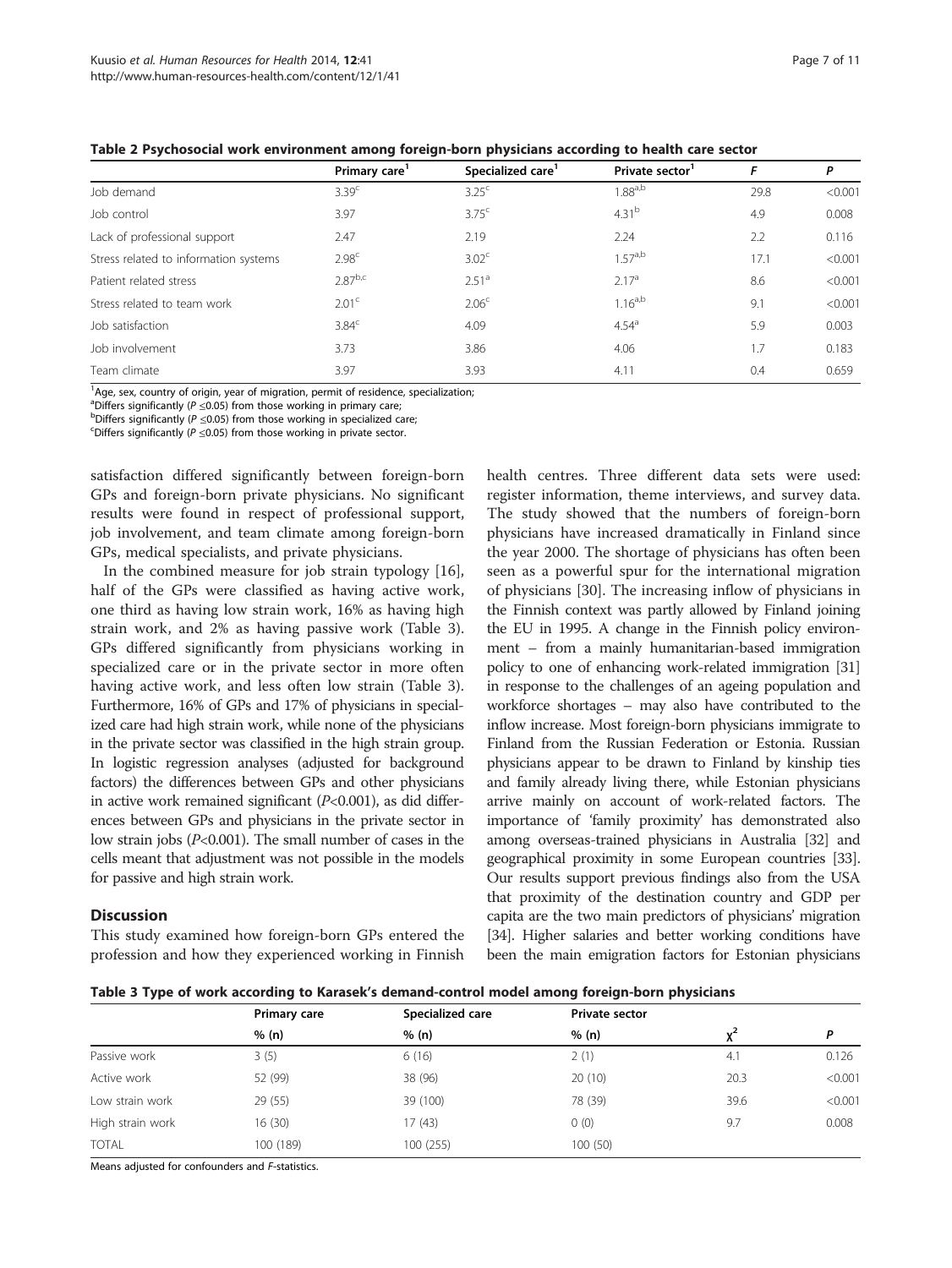[[35\]](#page-10-0) and for physicians in some other countries [\[36](#page-10-0)]. Increasing mobility from Estonia to Finland may have negative impact on health system performance in Estonia, however, we lack information of the size of such a phenomenon. It seems that Finland fails to attract large numbers of physicians from other European countries or overseas probably due to the geographical location and language difficulties.

The slow licensing process for non-EU/EEA physicians hindered access to work in Finland, and was experienced as an uninviting, inconsistent, and confusing process with many obstacles. Key issues were insufficient information on the licensing process, lack of support with language studies, and test requirements viewed as difficult. Similar difficulties have been experienced in Canada with licensing of physicians trained abroad [\[37,38](#page-10-0)]. Within Europe, the qualifications of physicians trained in the EU/EEA are recognised by EU Directive [\[11](#page-10-0)], but there are no consistent practices for physicians trained outside the EU/EEA [\[39\]](#page-10-0). According to the present study, the challenge in the licensing process lies in increasing the availability of information concerning the test requirements, and providing language courses especially for physicians trained outside the EU/EEA. According to Haukilahti, only one out of five non-EU/EEA physicians who took the licensing examination in Finland between 1994 and 2009 passed the examination on their first attempt [[40\]](#page-10-0). Thus, this may indicate that many foreign-born physicians work in areas other than the health care sector or are unemployed.

While most foreign-born physicians worked in specialist care, the sector is large in Finland and the biggest employer of the medical workforce regardless of origin. According to a physician survey from 2009, almost half of the working-age physicians worked in specialized health care and 21% in health centres [[41](#page-10-0)]. This may indicate that foreign-born physicians prefer applying to specialties popular also among Finnish physicians. However, there may be characteristics in hospital work that can make specialized care particularly attractive to foreign-born physicians. The language requirement among some hospital physicians may be less strict compared to GPs because hospitals have several specialties (e.g., surgery or anaesthesiology) which may not require comprehensive language skills. Foreign born physicians may also prefer hospitals because of previous working experience in their country of origin, an ambition to become a specialist, or poorer career options and working conditions in primary care. On the other hand this may also suggest that primary care might not be able to attract foreign-born GPs and, thus, there is a need to consider other options to make work in primary care attractive for foreign-born physicians.

The psychosocial working environment of foreignborn GPs was mainly characterized by high job demand

and broad opportunities for controlling their own work. In previous studies, primary care work has been discussed in terms of high strain work or its components – high work load and low job control – which have been associated with poor well-being [[14\]](#page-10-0), high absenteeism [[15\]](#page-10-0), low commitment [[18\]](#page-10-0), and retirement intentions [[42\]](#page-10-0). However, in the present study, half of the foreignborn GPs in the survey could be classified as having an 'active' job profile according to Karasek's demandcontrol model [\[22\]](#page-10-0). Active work was even more common among GPs than among other foreign-born physicians. This kind of work is associated with positive outcomes such as job challenge and satisfaction [\[43](#page-10-0)]. The divergent findings could be a result of methodological differences. Usually the demand-control model has been used for predictive purposes, and high vs. low conditions in demand and control have been defined based on distribution of responses in specific data sets. In this study, we used Karasek's typology for descriptive purposes, and therefore defined high time-pressure and job control based on initial response alternatives of scales. An alternative explanation could be that foreignborn physicians assess their working environment by different standards from native physicians, for example comparing their experiences to those from their country of origin.

Our results from the theme interviews mirrored the survey results in that, on top of the recurrent theme of job demand, the interviews also revealed that multifaceted work in health centres – and the diversity of expertise it requires – may also be experienced as inspiring by some foreign-born physicians. The finding is in line with earlier interview study among Finnish GPs, where the comprehensive work in primary care was experienced as both stressful and positively challenging [\[44](#page-10-0)]. Information systems in health care have been severely criticized by physicians [[45](#page-10-0)], and poorly functioning patient electronic systems (ITC) systems were also a major source of stress among foreign-born physicians in the present study, particularly in public primary or specialized care. The interviewees described the ITC systems as complicated to use, with entries taking a long time.

Patient-related stress was more common among foreign-born GPs than among other foreign-born physicians working in other health care sectors. This was also found in previous studies among native physicians [[46](#page-11-0)] and native GPs. The foreign-born GPs interviewed experienced particular challenges with patients with multiple conditions or mental health problems, and with demanding, consumer oriented patients.

Another theme recurring in the interviews was the importance of social relationships and support from colleagues, and foreign-born physicians evaluated team climate positively in the survey, regardless of the health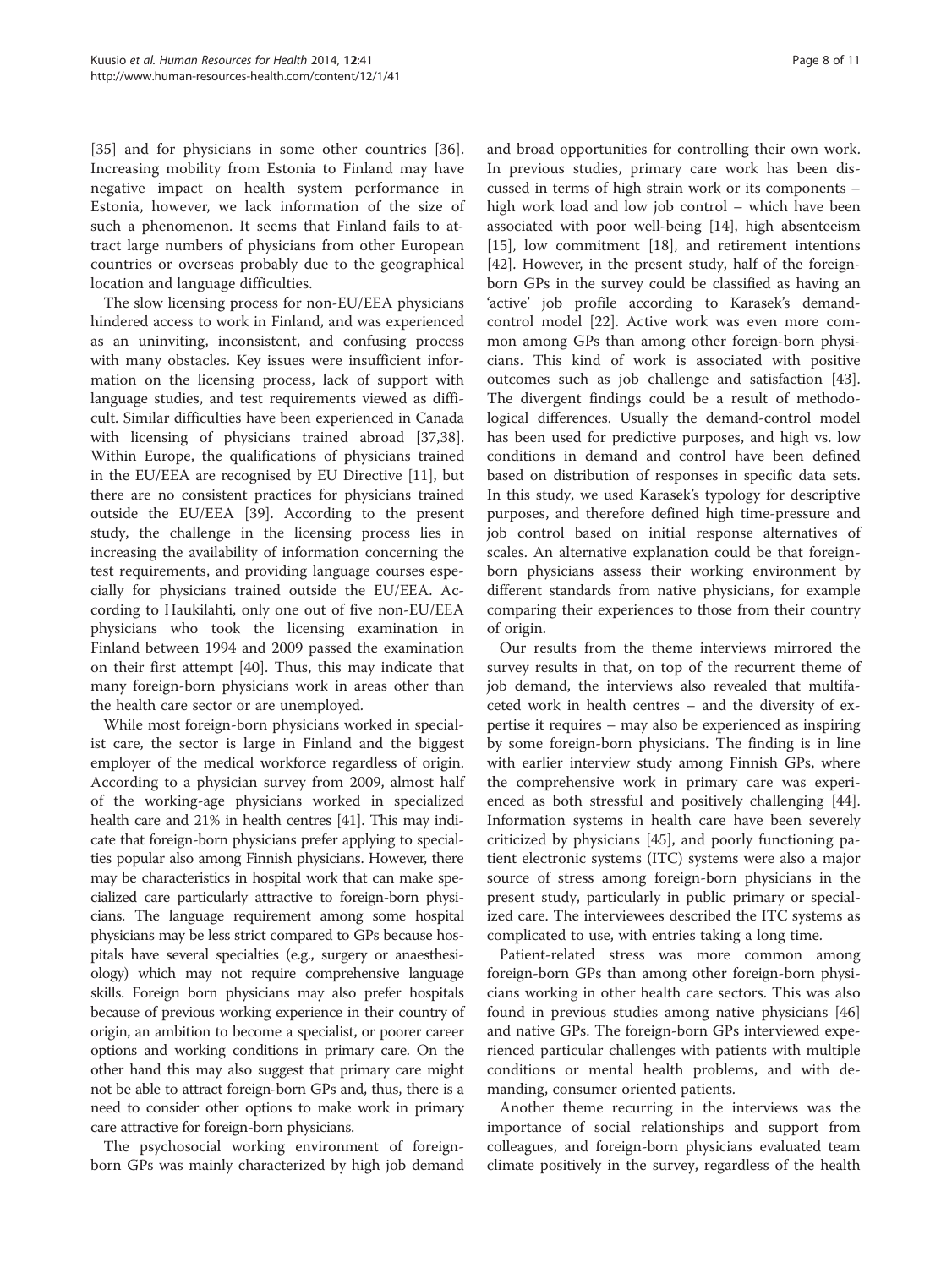care sector in which they worked. The need for support among foreign-born physicians has also been recognized elsewhere, and orientation and mentoring programmes for foreign-born physicians [\[47,48](#page-11-0)] have been found useful in promoting their integration.

This study used three different data sets to look at the same phenomenon from different perspectives, and this may increase the credibility of our results. The qualitative data were based on a relatively small number of interviews. Simultaneously, with survey data, we were able to compare the themes and issues that emerged from the interviews to responses to a survey among foreignborn physicians working in Finnish health care. The results are specific to the Finnish health care context and cannot be generalised directly to other countries. In addition, qualitative data was gathered in the Helsinki metropolitan area, thus the results may not be comparable with foreign-born physicians living in rural areas. Moreover, although six interviewed physicians came from Russian, which is the largest source country of foreign-born physicians in Finland, the remaining interviewed physicians do not reflect the whole range of nationalities of total population of foreign-born GPs in Finland.

In this study, we have only been able to catch the licensed foreign-born physicians who live in Finland, and thus lack information on temporary workers and on physicians who live in Finland but have not been licensed there. Our results regarding the licensing process, therefore, reflect only the experiences of those who had passed through the process or were still involved with it. The interviews were conducted in Finnish, which was not the interviewees' native language. Although the respondents in the interviews spoke good Finnish, some personal experiences may be easier to discuss in one's native language. The respondents were able to choose from several language versions of the survey. The response rate among foreign-born physicians was relatively low (42%) and employed and female foreign-born physicians were over represented among foreign-born physicians [[49\]](#page-11-0). Furthermore, the cross-sectional study design of the survey prevents us from making causal interpretations, while results may be over-inflated through the use of self-reported data. To minimize problems with self-reports, we have used well-known validated measures that have shown good reliability.

#### **Conclusions**

While the number of foreign-born physicians has increased rapidly since the year 2000 in Finland, the licensing process was experienced to be exclusive and particularly unfair by foreign-born physicians trained outside of EU/EEA. Most foreign-born physicians seemed to work in specialized medical care which was followed by primary care. Those working in primary care seemed to experience similar problems, such as high job demand and high patient related stress, as reported by native Finnish GPs in previous studies. However, demands were often associated with high job control among foreign-born GP's and comprehensive work in health centres was found both stressful and inspiring. Improvements are necessary in employee retention and management of the primary care function if we are to keep physicians working as GPs, whether foreign-born or native.

Negative impacts of job demands could be decreased, for example, by dividing tasks between nurses and GPs. This study also suggests that investing in professional support in more detail could make the job of GPs easier. In addition, the ITC system could be unified and make them easier in everyday use. Effective solutions are often context-related, and thus priority should be given to the local and organizational level.

This study indicates that primary care may not be able in the long run to attract a sufficient number of foreignborn GPs to alleviate Finland's GP shortage. One way to ease foreign-born physicians' employment in Finland is to speed up the licensing process for foreign-born physicians, e.g., by providing easier access to training and language courses. This could be implemented in workplaces such as health care centres. Speeding up the licensing process may bring in more foreign-born physicians to work, at least temporarily, in primary care.

#### Competing interests

HK, RL, KM declare that they have no competing interests. A-MA: I have the following competing interests: I have received funding from the Finnish Work Environment Fund for the study but the Finnish Work Environment Fund had no involvement in its design, data collection, findings, or decision to publish. IK: I have the following competing interests: I am asked to advise the Finnish Ministry of Health and Social Affairs from time to time on matters relating to health policy and services: regardless of the findings of this study, the outputs of this research would form part of that advice. ME: I have the following competing interests: I have received funding from the Academy of Finland for the study but the Academy had no involvement in its design, data collection, findings, or decision to publish.

#### Authors' contributions

HK contributed to the conception and design of the study, planning and performing of statistical and qualitative analyses, and drafted the manuscript. RL contributed to the conception and design of the study, performing the qualitative analyses and took part in the revision of the manuscript for important intellectual content. A-MA contributed to the conception and design of the study, planning and performing of statistical analyses, drafting the manuscript, and took part in the revision of the manuscript for important intellectual content. KM contributed to the conception and design of the study, performing the qualitative analyses, and took part in the revision of the manuscript for important intellectual content. IK contributed to the conception and design of the study, planning of analyses, and took part in the revision of the manuscript for important intellectual content. ME contributed to the conception and design of the study, planning of analyses, the collection of the data, and took part in the revision of the manuscript for important intellectual content. All authors have read and approved the final manuscript.

#### Acknowledgments

The authors would like to thank Reijo Ailasmaa for his help in registering data using the analysis. This study was supported by the Finnish Work Environment Fund (project number 107154) and the Academy of Finland (project number 128002).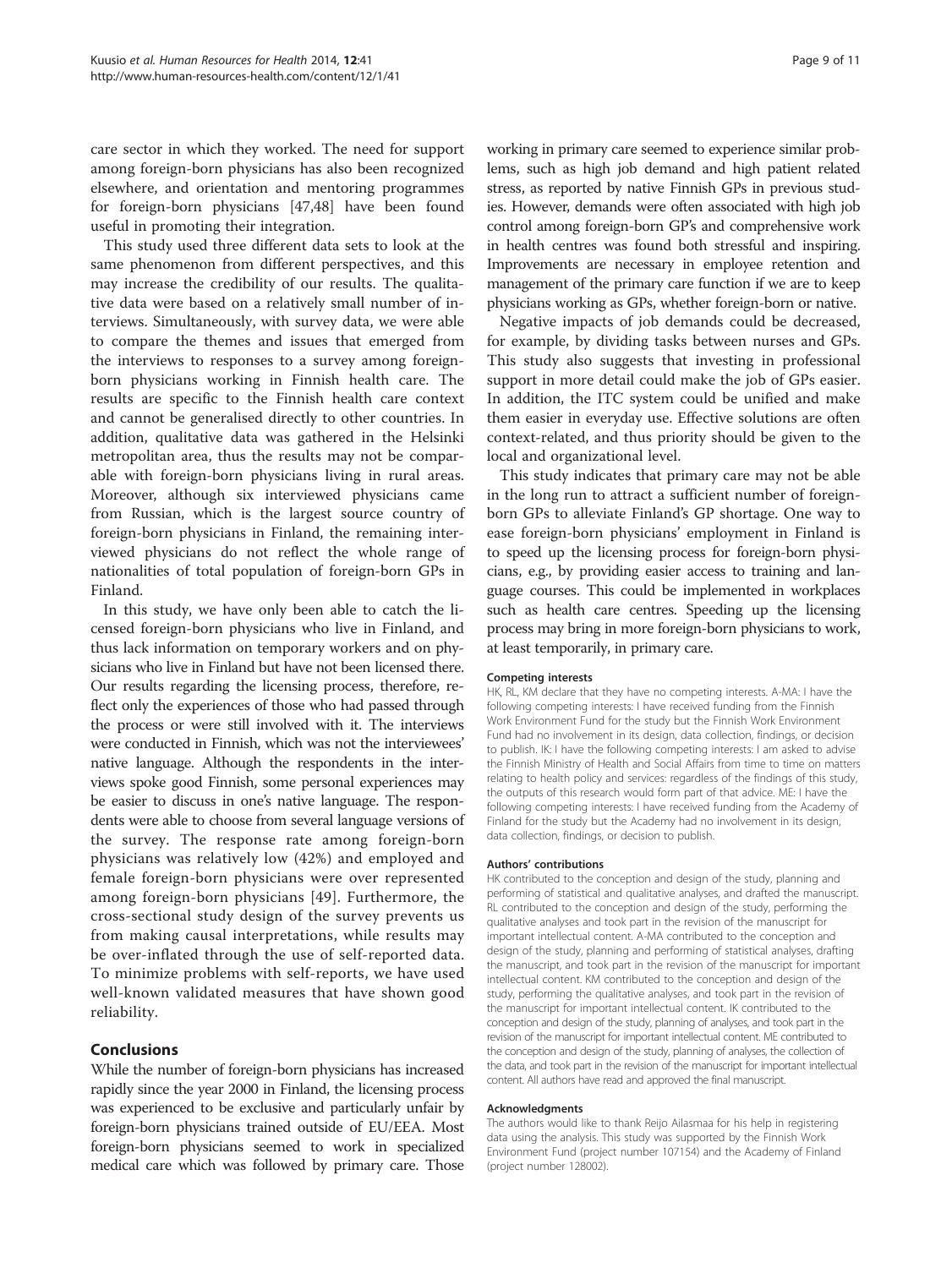#### <span id="page-10-0"></span>Author details

<sup>1</sup>National Institute for Health and Welfare (THL), Service System Research Unit, Mannerheimintie 103 b, P.O. Box 30, FI-00271 Helsinki, Finland. <sup>2</sup>National Institute for Health and Welfare (THL), Health and Social Services, Mannerheimintie 103 b, P.O. Box 30, FI-00271 Helsinki, Finland. <sup>3</sup>School of Health Sciences, University of Tampere, Mannerheimintie 103 b, P.O. Box 30, FI-00271 Helsinki, Finland.

Received: 8 October 2013 Accepted: 21 July 2014 Published: 7 August 2014

#### References

- 1. Thompson MJ, Hagopian A, Fordyce M, Hart LG: Do international medical graduates (IMGs) fill the gap in rural primary care in the United States? A national study. J Rural Health 2009, 25(2):124–134.
- 2. Smith SD: The global workforce shortages and the migration of medical professions: the Australian policy response. Aust New Zealand Health Policy 2008, 5:7.
- 3. Roach S, Atkinson D, Waters A, Jefferies F: Primary health care in the Kimberley: is the doctor shortage much bigger than we think? Aust J Rural Health 2007, 15(6):373–379.
- 4. Vuorenkoski L: Health Systems in Transition. In European Observatory on Health Systems and Policies. Edited by Philipa M, Elias M. Denmark: European Observatory on Health Systems and Policies; 2008.
- Ruskoaho J: Terveyskeskusten lääkäritilanne 3.10.2012 [Physicians' in Health Care Centres]. Finnish: [\[http://www.laakariliitto.fi/en/](http://www.laakariliitto.fi/en/)] Accessed 18 January, 2013.
- 6. Mullan F: The metrics of the physician brain drain. N Engl J Med 2005, 353(17):1810–1818.
- 7. Kuusio H, Elovainio M, Vänskä J, Heponiemi T, Aalto A-M, Koivuniemi S, Ailasmaa R, Keskimäki I: Terveydenhuoltohenkilöstön liikkuvuus Suomen ja muiden maiden välillä. (in Finnish) (International mobility of health care professionals – the situation in Finland. Suom Laakaril 2010, 41(65):3323.
- 8. Dauphinee WD, Buske LB: Medical workforce policy-making in Canada, 1993–2003: reconnecting the disconnected. Acad Med 2006, 81(9):830–836.
- 9. Buchan J, Dal Poz MR: Skill mix in the health care workforce: reviewing the evidence. Bull World Health Organ 2002, 80(7):575–580.
- 10. The Finnish Immigration Service. [\[http://www.migri.fi/frontpage\]](http://www.migri.fi/frontpage)
- 11. Directive 2005/36/EC. [[http://eur-lex.europa.eu/LexUriServ/LexUriServ.do?](http://eur-lex.europa.eu/LexUriServ/LexUriServ.do?uri=OJ:L:2005:255:0022:0142:en:PDF) [uri=OJ:L:2005:255:0022:0142:en:PDF\]](http://eur-lex.europa.eu/LexUriServ/LexUriServ.do?uri=OJ:L:2005:255:0022:0142:en:PDF)
- 12. Mick SS, Lee SY, Wodchis WP: Variations in geographical distribution of foreign and domestically trained physicians in the United States: 'safety nets' or 'surplus exacerbation'? Soc Sci Med 2000, 50(2):185–202.
- 13. Baer LD, Ricketts TC, Konrad TR, Mick SS: Do international medical graduates reduce rural physician shortages? Med Care 1998, 36(11):1534–1544.
- 14. Chen PG, Curry LA, Bernheim SM, Berg D, Gozu A, Nunez-Smith M: Professional challenges of non-U.S.-born international medical graduates and recommendations for support during residency training. Acad Med: JAAMC 2011, 86(11):1383-1388.
- 15. Kuusio H, Heponiemi T, Vänskä J, Aalto A-M, Ruskoaho J, Elovainio M: Psychosocial stress factors and intention to leave job: differences between foreign-born and Finnish-born general practitioners. Scand J Public Health 2013, 41(4):405–411.
- 16. Karasek RA: Job demands, job decision latitude, and mental strain: implications for job redesign. Adm Sci Q 1979, 24:285–308.
- 17. Elovainio M, Kuusio H, Aalto A, Sinervo T, Heponiemi T: Insecurity and shiftwork as characteristics of negative work environment: psychosocial and behavioural mediators. J Adv Nursing 2010, 66:1080–1091.
- 18. Vahtera J, Kivimäki M, Pentti J, Töres T: Effect of change in the psychosocial work environment on sickness absence: a seven year follow up if initially health employees. J Epidemiol Comm Health 2000, 54:484–493.
- 19. Linzer M, Manwell LB, Williams ES, Bobula J, Brown R, Varkey A, Man B, McMurray J, Maguire A, Horner-Ibler B, Schwartz M: Working conditions in primary care: physician reactions and care quality. Ann Intern Med 2009, 151(1):28–36.
- 20. Kuusio H, Heponiemi T, Sinervo T, Elovainio M: Organizational commitment among general practitioners: a cross-sectional study of the role of psychosocial factors. Scand J Prim Health Care 2010, 28(2):108–114.
- 21. Heponiemi T, Kouvonen A, Aalto AM, Elovainio M: Psychosocial factors in GP work: the effects of taking a GP position or leaving GP work. EJPH 2013, 23(3):361–366.
- 22. Heponiemi T, Kuusio H, Sinervo T, Elovainio M: Job attitudes and wellbeing among public vs. private physicians: organizational justice and job control as mediators. EJPH 2011, 21(4):520–525.
- 23. Hellgren J. Baraldi S. Falkenberg H. Sverke M: Bäst arbetsklimat på sjukhus som bolagiserats eller privatiserats. läkares upplevelser av att arbeta i olika driftsformer [Best working climate in private or investor-owned hospitals. physicians' experiences with different management forms]. Lakartidningen 2006, 11:2040–2044.
- 24. Harris PE: The nurse stress index. Work Stress 1989, 3(4):335–346.
- 25. Karasek R: Job Content Questionnaire and User's Guide. Lowell, MA: Department of Work Environment, University of Massachusetts; 1985.
- 26. Kivimäki M, Lindström K: Työstressi ja hyvinvointi hoitoalalla: kyselylomakkeen kehittely. [Job stress and well-being of care providers: development of a standardized survey instrument.] In Finnish. Hoitotiede [Nursing Research] 1992, 4(3):115–124.
- 27. Hackman JR, Oldham GR: Development of the Job Diagnostic Survey. J Applied Psychol 1975, 1975(60):159–170.
- 28. Lawler E, Hall D: Relationship of job characteristics to job involvement, satisfaction, and intrinsic motivation. J Applied Psychol 1970, 54:305-312.
- 29. Kivimäki M, Elovainio M: A Short version of the Team Climate Inventory: Development and psychometric properties. J Occup Environment Med 1999, 60:27–34.
- 30. Jinks C, Ong BN, Paton C: Mobile medics? The mobility of doctors in the European Economic Area. Health Policy 2000, 54(1):45–64.
- 31. Prime Minister's Office: Programme of Prime Minister Jyrki Katainen's Government. 2011 [\[http://valtioneuvosto.fi/etusivu/en.jsp](http://valtioneuvosto.fi/etusivu/en.jsp)]
- 32. Han GS, Humphreys JS: Overseas-trained doctors in Australia: community integration and their intention to stay in a rural community. Austr J Rural Health 2005, 13(4):236–241.
- 33. Buchan J: Migration of health workers in Europe: policy problem or policy solution? [\[http://www.aspeninstitute.org/sites/default/files/content/images/](http://www.aspeninstitute.org/sites/default/files/content/images/Section%206d-James%20Buchan%20article%20for%20Feb2009%20BB.pdf) [Section%206d-James%20Buchan%20article%20for%20Feb2009%20BB.pdf\]](http://www.aspeninstitute.org/sites/default/files/content/images/Section%206d-James%20Buchan%20article%20for%20Feb2009%20BB.pdf)
- 34. Hussey PS: International migration patterns of physicians to the United States: a cross-national panel analysis. Health Policy 2007, 84(2–3):298–307.
- 35. Saar P, Habicth J: Migration and Attrition: Estonia's Health Sector and Cross-Border Mobility to its Northern Neighbour. In Health Professional Mobility and Health Systems. Evidence from 17 European Countries. Edited by Matthias W, Maier CB, Glinos IA, Gilles D, Josep F. United Kingdom: The European Observatory on Health Systems and Policies; 2011:339–364.
- 36. Klein D, Hofmeister M, Lockyear J, Crutcher R, Fidler H: Push, pull, and plant: the personal side of physician immigration to Alberta Canada. Fam Med 2009, 41(3):197–201.
- 37. Audas R, Ryan A, Vardy D: Where did the doctors go? A study of retention and migration of provisionally licensed international medical graduates practising in Newfoundland and Labrador between 1995 and 2006. Can J Rural Med 2009, 14(1):21–24.
- 38. Audas R, Ross A, Vardy D: The use of provisionally licensed international medical graduates in Canada. CMAJ 2005, 173(11):1315–1316.
- 39. OECD: International Migration Outlook 2013. OECD Publishing; 2013. [http://dx.doi.org/10.1787/migr\\_outlook-2013-en.](http://dx.doi.org/10.1787/migr_outlook-2013-en)
- 40. Haukilahti R, Virjo I, Mattila K: Success in licensing examinations of doctors from outside the European economic area: experiences from Finland 1994–2009. Ed Primary Care 2012, 23(5):342–349.
- 41. Lääkärikysely: Suomen Lääkäriliiton tilastoja 2009. (Physicians' Survey). Finnish Medical Association; [\[http://www.laakariliitto.fi/en/](http://www.laakariliitto.fi/en/)]
- 42. Elovainio M, Forma P, Kivimäki M, Sinervo T, Sutinen R, Laine M: Job demands and job control as correlates of early retirement thoughts in Finnish social and health care employees. Work Stress 2005, 19:84–92.
- 43. de Jonge J, Dollard M, Dormann C, Le Blanc P, Houtman I: The demandcontrol model: specific demands, specific control, and well-defined groups. Inter J Stress Management 2000, 7:269–287.
- 44. Lämsä R, Larivaara M, Heponiemi T, Elovainio M: Terveyskeskuslääkäri kärsii tai nauttii työn hajanaisuudesta. (Descriptions of the work of health centre physicians) In Finnish. Suomen Lääkärilehti [Finnish Medical Journal] 2011, 66:2009–2013.
- 45. Vänskä J, Viitanen H, Hyppönen M, Elovainio I, Winblad J, Reponen T, Lääveri I: Lääkärien arviot potilastietojärjestelmistä kriittisiä [Doctors critical of